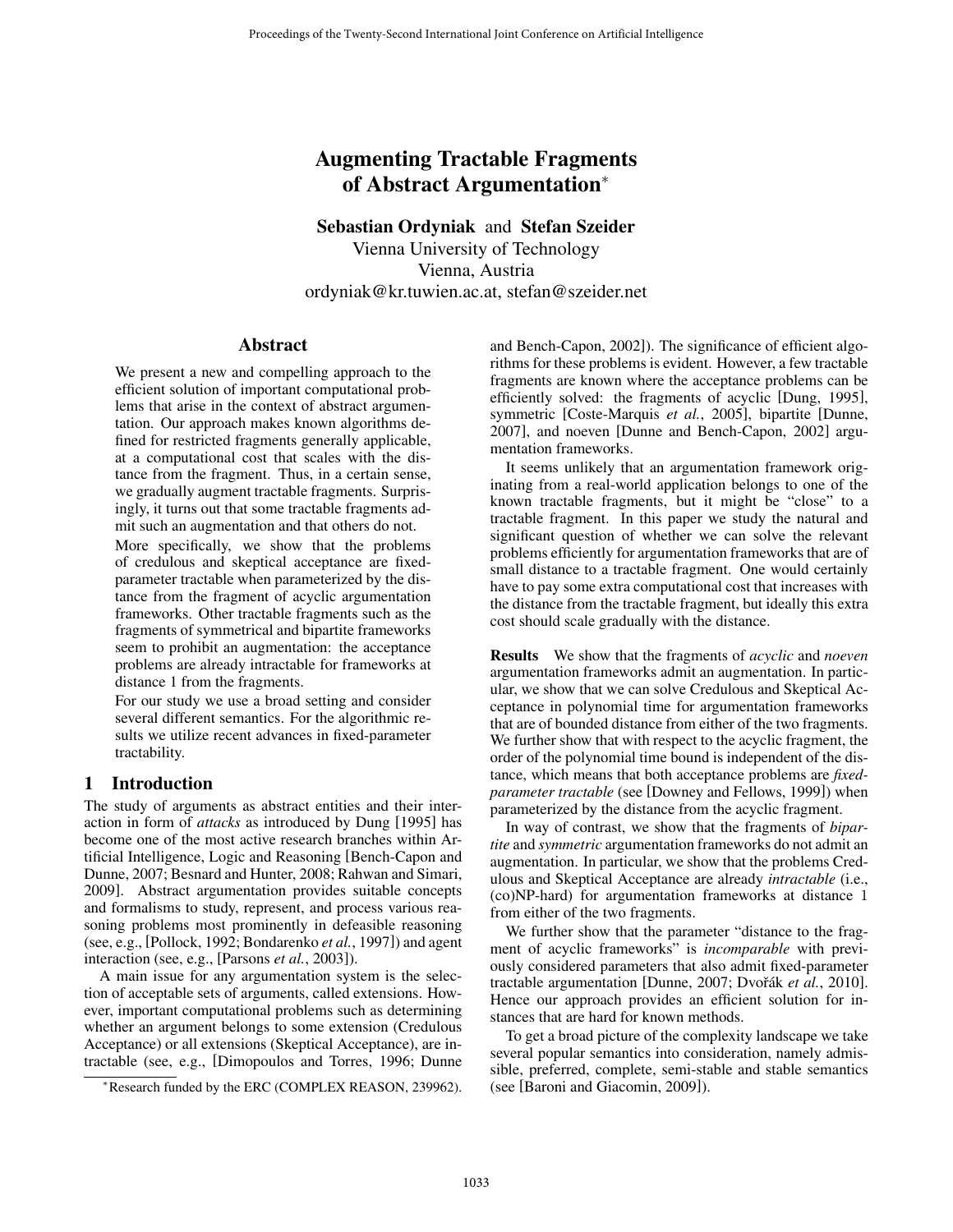Our approach is inspired by the notion of "backdoors" which are frequently used in the area of propositional satisfiability (see, e.g., [Williams *et al.*, 2003; Gottlob and Szeider, 2006; Samer and Szeider, 2009]), and also for quantified Boolean formulas and nonmonotonic reasoning [Samer and Szeider, 2009a; Fichte and Szeider, 2011].

## 2 Preliminaries

An *abstract argumentation system* or *argumentation framework* (*AF*, for short) is a pair  $(X, A)$  where X is a finite set of elements called *arguments* and  $A \subseteq X \times X$  is a binary relation called *attack relation*. If  $(x, y) \in A$  we say that x *attacks* y and that x is an *attacker* of y.

An AF  $F = (X, A)$  can be considered as a directed graph, and therefore it is convenient to borrow notions and notation from graph theory. For a set of arguments  $Y \subseteq X$  we denote by  $F[Y]$  the AF  $(Y, \{ (x, y) \in A \mid x, y \in Y \})$  and by  $F - Y$ the AF  $F[X \setminus Y]$ .

*Example* 1. An AF with arguments  $1, \ldots, 5$  and attacks  $(1, 2), (1, 4), (2, 1), (2, 3), (2, 5), (3, 2), (3, 4), (4, 1), (4, 2),$  $(4, 3), (5, 4)$  is displayed in Fig. 1. П

Let  $F = (X, A)$  be an AF,  $S \subseteq X$  and  $x \in X$ . We say that x is *defended* (in F) by S if for each  $x' \in X$  such that  $(x',x) \in A$  there is an  $x'' \in S$  such that  $(x'',x') \in A$ . We denote by  $S_F^+$  the set of arguments  $x \in X$  such that either  $x \in S$  or there is an  $x' \in S$  with  $(x', x) \in A$ , and we omit the subscript if F is clear from the context. We say S is *conflictfree* if there are no arguments  $x, x' \in S$  with  $(x, x') \in A$ .



Figure 1: Left: the AF  $F$  from Example 1. Right: indicated in gray the only non-empty complete extension of  $F$ .

Next we define commonly used semantics of AFs, see the survey of Baroni and Giacomin [2009]. We consider a semantics  $\sigma$  as a mapping that assigns to each AF  $F = (X, A)$ a family  $\sigma(F) \subseteq 2^X$  of sets of arguments, called *extensions*. We denote by adm, prf, com, sem and stb the *admissible*, *preferred*, *complete*, *semi-stable* and *stable* semantics, respectively. These five semantics are characterized by the following conditions which hold for each AF  $F = (X, A)$  and each conflict-free set  $S \subseteq X$ .

- $S \in \text{adm}(F)$  if each  $s \in S$  is defended by S.
- $S \in \text{prf}(F)$  if  $S \in \text{adm}(F)$  and there is no  $T \in \text{adm}(F)$ with  $S \subsetneq T$ .
- $S \in \text{com}(F)$  if  $S \in \text{adm}(F)$  and every argument that is defended by  $S$  is contained in  $S$ .
- $S \in \text{sem}(F)$  if  $S \in \text{adm}(F)$  and there is no  $T \in$  $adm(F)$  with  $S^+ \subsetneq T^+$ .
- $S \in \text{stb}(F)$  if  $S^+ = X$ .

Let  $F = (X, A)$  be an AF,  $x \in X$  and  $\sigma \in \{$ adm, prf, com, sem, stb}. The argument x is *credulously accepted* in F with

| $\sigma$ | $CA_{\sigma}$                | $SA_{\sigma}$             |
|----------|------------------------------|---------------------------|
| adm      | NP-complete                  | trivial                   |
| prf      | NP-complete                  | $\Pi_2^{\rm P}$ -complete |
| com      | NP-complete                  | P-complete                |
| stb      | NP-complete                  | coNP-complete             |
| sem      | $\Sigma_2^{\rm P}$ -complete | $\Pi_2^{\rm P}$ -complete |

Table 1: Complexity of credulous and skeptical acceptance for various semantics  $\sigma$ .

respect to  $\sigma$  if x is contained in some extension  $S \in \sigma(F)$ , and x is *skeptically accepted* in F with respect to  $\sigma$  if x is contained in all extensions  $S \in \sigma(F)$ .

Each semantics  $\sigma$  gives rise to the following two fundamental computational problems: σ-CREDULOUS ACCEP-TANCE and  $\sigma$ -SKEPTICAL ACCEPTANCE, in symbols  $CA_{\sigma}$ and  $SA_{\sigma}$ , respectively. Both problems take as instance an AF  $F = (X, A)$  together with an argument  $x \in X$ . Problem  $CA_{\sigma}$  asks whether F is credulously accepted in F, problem  $SA_{\sigma}$  asks whether F is skeptically accepted in F. Table 1, summarizes the complexities of these problems for the considered semantics (see [Dvořák and Woltran, 2010]).

*Example* 2*.* Consider the AF F from Example 1 and the complete semantics (com). F has two complete extensions  $\emptyset$  and  $\{1, 3, 5\}$ , see Fig. 1. Consequently, the arguments 1, 3 and 5 are credulously accepted in  $F$  and the arguments 2 and 4 are not. Furthermore, because of the complete extension  $\emptyset$ , no<br>argument of F is skeptically accepted. argument of  $F$  is skeptically accepted.

In the following we list classes of AFs for which CA and SA are known to be solvable in polynomial time [Dung, 1995; Baroni and Giacomin, 2009; Coste-Marquis *et al.*, 2005; Dunne, 2007].

- ACYC is the class of *acyclic* argumentation frameworks, i.e., of AFs that do not contain directed cycles.
- NOEVEN is the class of *noeven* argumentation frameworks, i.e., of AFs that do not contain directed cycles of even length.
- SYM is the class of *symmetric* argumentation frameworks, i.e., of AFs whose attack relation is symmetric.
- BIP is the class of *bipartite* argumentation frameworks, i.e., of AFs whose sets of arguments can be partitioned into two conflict-free sets.

Lemma 1. *The classes* ACYC*,* NOEVEN*,* SYM *and* BIP *can be recognized in polynomial time (i.e., given an AF* F*, we can decide in polynomial time whether* F *belongs to any of the four classes).*

*Proof.* The statement of the lemma is easily seen for the classes ACYC, BIP and SYM. For class NOEVEN it follows by a result of Robertson *et al.* [1999]. П

Since the recognition and the acceptance problems are polynomial for these classes, we consider them as "tractable fragments of abstract argumentation."

Parameterized Complexity For our investigation we need to take two measurements into account: the input size  $n$  of the given AF  $F$  and the distance  $k$  of  $F$  from a tractable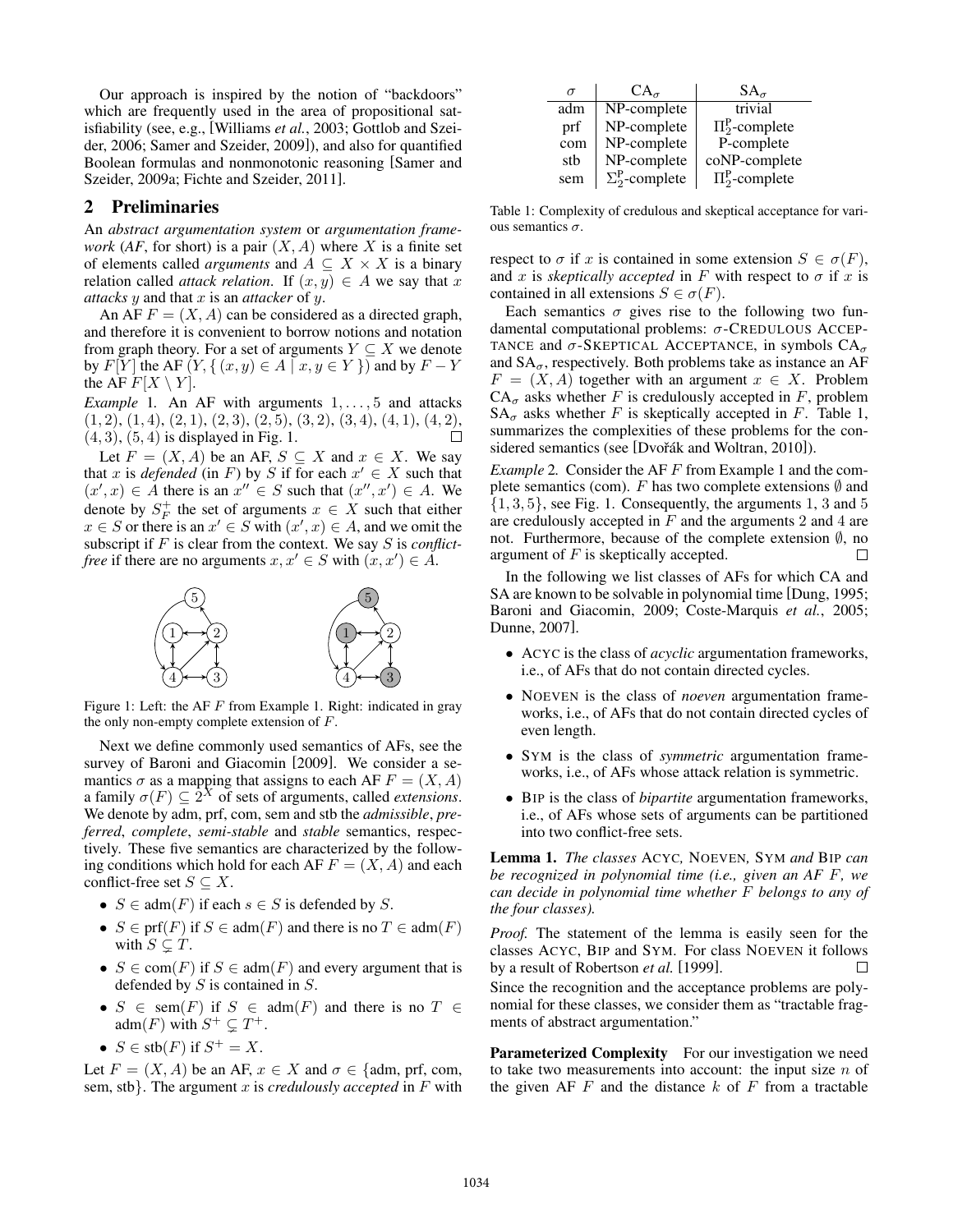

Figure 2: Backdoors for the AF F from Example 1, with respect to the indicated classes.

fragment. The theory of *parameterized complexity*, introduced and pioneered by Downey and Fellows [1999], provides the adequate concept and tools for such an investigation. We outline the basic notions of parameterized complexity that are relevant for this paper, for an in-depth treatment we refer to other sources [Flum and Grohe, 2006; Niedermeier, 2006].

An instance of a parameterized problem is a pair  $(I, k)$ where I is the *main part* and k is the *parameter*; the latter is usually a non-negative integer. A parameterized problem is *fixed-parameter tractable* (FPT) if there exist a computable function f such that instances  $(I, k)$  of size n can be solved in time  $f(k) \cdot n^{O(1)}$ . Fixed-parameter tractable problems are also called *uniform polynomial-time tractable* because if k is considered constant, then instances with parameter  $k$  can be solved in polynomial time where the order of the polynomial is independent of k, in contrast to *non-uniform polynomialtime* running times such as  $n^{O(k)}$ . Thus we have three complexity categories for parameterized problems: (1) problems that are fixed-parameter tractable (uniform polynomial-time tractable), (2) problems that are non-uniform polynomialtime tractable, and (3) problems that are NP-hard or coNPhard if the parameter is fixed to some constant (such as  $k$ -SAT which is NP-hard for  $k = 3$ ).

Backdoors We borrow and adapt the concept of backdoors from the area of propositional satisfiability [Williams *et al.*, 2003; Gottlob and Szeider, 2006; Samer and Szeider, 2009]. Let C be a class of AFs,  $F = (X, A)$  an AF, and  $Y \subseteq X$ . We call Y a C-backdoor for F if  $F - Y \in \mathcal{C}$ . We write  $dist_{\mathcal{C}}(F)$ for the size of a smallest C-backdoor for F, i.e., dist $_{\mathcal{C}}(F)$  represents the distance of  $F$  from the class  $C$ . For an illustration see Fig. 2.

In the following we consider CA and SA parameterized by the distance to a tractable fragment  $C$ .

# 3 Tractability Results

Regarding the fragments of acyclic and noeven argumentation frameworks we obtain the following two results which show that these two fragments admit an amplification.

**Theorem 1.** *The problems*  $CA_{\sigma}$  *and*  $SA_{\sigma}$  *are fixedparameter tractable for parameter* dist<sub>ACYC</sub> *and the semantics*  $\sigma \in \{\text{adm}, \text{com}, \text{prf}, \text{sem}, \text{stb}\}.$ 

**Theorem 2.** *The problems*  $CA_{\sigma}$  *and*  $SA_{\sigma}$  *are solvable in non-uniform polynomial-time for parameter* dist<sub>NOEVEN</sub> and *the semantics*  $\sigma \in \{adm, com, prf, sem, stb\}.$ 

The remainder of this section is devoted to a proof of Theorems 1 and 2.

The solution of the acceptance problems involves two tasks: (i) *Backdoor Detection*: to find a C-backdoor B for F of size at most k. (ii) *Backdoor Evaluation*: to use the  $C$ -backdoor  $B$  for  $F$  for deciding whether  $x$  is credulously/skeptically accepted in F.

For backdoor detection we utilize recent results from fixedparameter algorithmics. For backdoor evaluation we introduce and use the new concept of partial labelings.

Backdoor Detection The following proposition gives an easy upper bound for the complexity of detecting a C-backdoor for any class  $\mathcal C$  of AFs that can be recognized in polynomial time.

Proposition 1. *Let* C *be a class of AFs that can be recognized in polynomial time and*  $F = (X, A)$  *an AF with* dist $_{\mathcal{C}}(F) \leq$ k*. Then a* C*-backdoor for* F *of size at most* k *can be found in time* |X| <sup>O</sup>(k) *and hence in non-uniform polynomial-time for parameter* k*.*

*Proof.* To find a C-backdoor for F of size at most k we simply check for every subset  $B \subseteq X$  of size  $\leq k$  whether  $F - B \in$ C. There are  $O(|X|^k)$  such sets and each check can be carried out in polynomial time.  $\Box$ 

Together with Lemma 1 we obtain the following consequence of Proposition 1.

Corollary 1. Let  $C \in \{ACYC, NoEVEN, SYM, BIP\}$  and  $F = (X, A)$  an AF with  $dist_{\mathcal{C}}(F) \leq k$ . Then a C-backdoor *for* F *of size at most* k *can be found in time* |X| <sup>O</sup>(k) *and hence in non-uniform polynomial-time for parameter* k*.*

It is a natural question to ask whether the above result can be improved to uniform-polynomial time. We get an affirmative answer for three of the four classes under consideration.

**Lemma 2.** *Let*  $C \in \{ACYC, SYM, BIP\}$  *and*  $F = (X, A)$  *an AF with*  $dist_{\mathcal{C}}(F) \leq k$ . *Then the detection of a C-backdoor for* F *of size at most* k *is fixed-parameter tractable for parameter* k*.*

*Proof.* The detection of ACYC-backdoors is easily seen to be equivalent to the so-called directed feedback vertex set problem which has recently been shown to be fixed-parameter tractable by Chen *et al.* [2008]. Similarly, the detection of BIP-backdoors is equivalent to the problem of finding an odd cycle traversal which is fixed-parameter tractable due to a result of Reed *et al.* [2004]. Finally, the detection of a SYMbackdoor set is equivalent to the vertex cover problem which is well known to be fixed-parameter tractable [Downey and Fellows, 1999]. П

We must leave it open whether the detection of NOEVENbackdoors of size at most  $k$  is fixed-parameter tractable for parameter k. Since already the polynomial-time recognition of NOEVEN is highly nontrivial, a solution for the backdoor problem seems very challenging. However, it is easy to see that C-backdoor detection, considered as a non-parameterized problem, where  $k$  is just a part of the input, is NP-complete for  $C \in \{ACYC, NoEVEN, SYM, BIP\}$ . Hence it is unlikely that Lemma 2 can be improved to a polynomial-time result.

**Backdoor Evaluation** Let  $F = (X, A)$  be an AF. A *partial labeling* of F, or *labeling* for short, is a function  $\lambda : Y \rightarrow$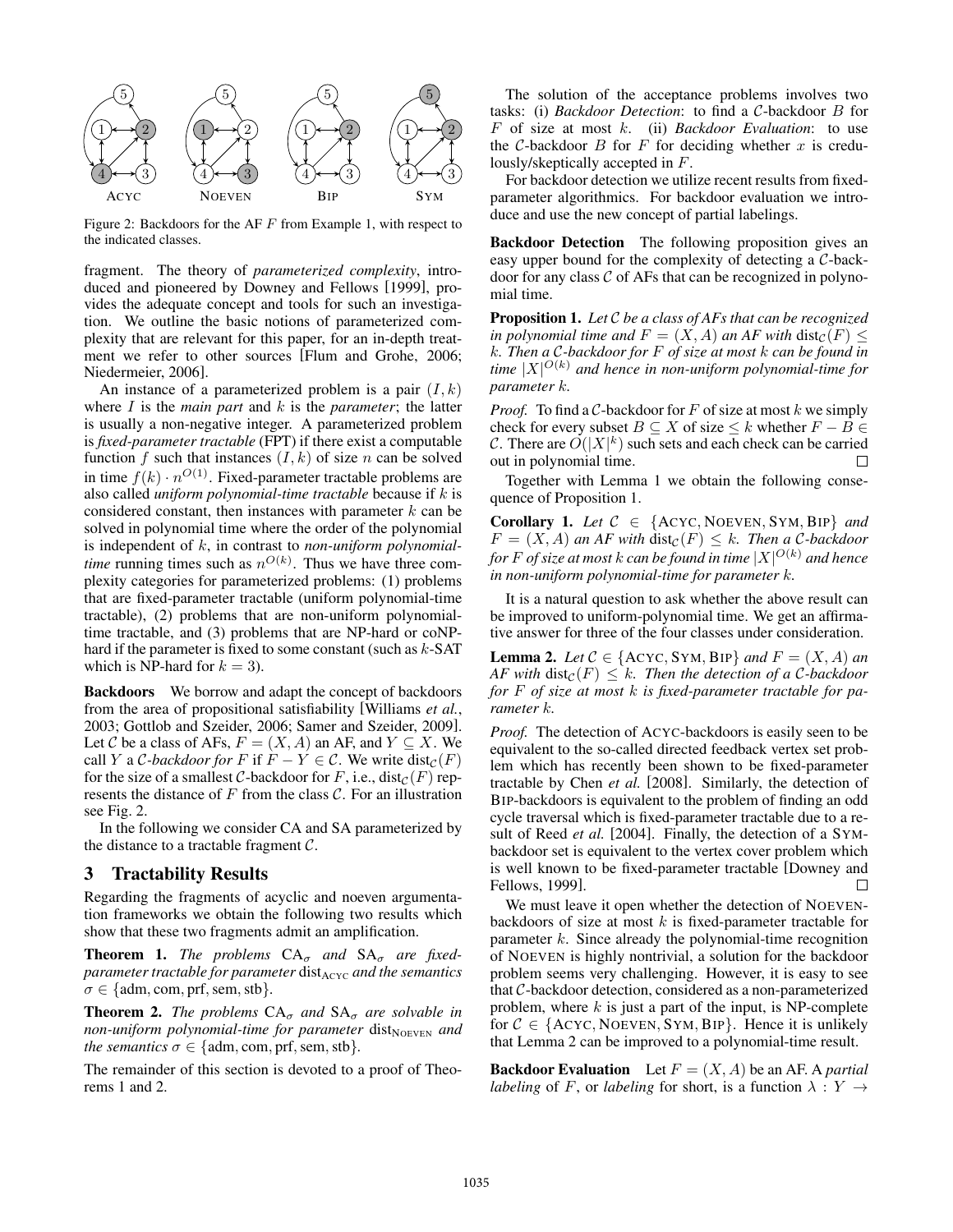$\{IN, OUT, UND\}$  defined on a subset Y of X. Partial labelings generalize *total* labelings which are defined on the entire set X of arguments [Modgil and Caminada, 2009].

We denote by  $IN(\lambda)$ ,  $OUT(\lambda)$  and  $UND(\lambda)$  the sets of arguments  $x \in X$  with  $\lambda(x) = IN$ ,  $\lambda(x) = OUT$  and  $\lambda(x) = UND$ respectively. Furthermore, we set  $DEF(\lambda) = Y$  and  $UD(\lambda) =$  $X \setminus \text{DEF}(\lambda)$  and denote by  $\lambda_{\emptyset}$  the the *empty labeling*, i.e., the labeling with  $DEF(\lambda_{\emptyset}) = \emptyset$ . For a set  $S \subseteq X$  we define  $\text{lab}(F, S)$  to be the *labeling of* F with respect to S by setting  $IN(lab(F, S)) = S$ ,  $OUT(lab(F, S)) = S^+ \setminus S$  and  $UND(lab(F, S)) = X \setminus S^+$ . We say a set  $S \subseteq X$  is *compatible* with a labeling  $\lambda$  if  $\lambda(x) = \text{lab}(F, S)(x)$  for every  $x \in \text{DEF}(\lambda).$ 

Let  $F = (X, A)$  be an AF and  $\lambda$  a partial labeling of F. The *propagation* of  $\lambda$  with respect to F, denoted  $\lambda^*$ , is the labeling that is obtained from  $\lambda$  by initially setting  $\lambda^*(x) =$  $\lambda(x)$ , for every  $x \in \text{DEF}(\lambda)$ , and subsequently applying one of the following three rules to unlabeled arguments  $x \in X$  as long as possible.

*Rule 1. x* is labeled OUT if x has at least one attacker that is labeled IN.

*Rule 2. x* is labeled IN if all attackers of x are labeled OUT. *Rule 3.*  $x$  is labeled UND if all attackers of  $x$  are either labeled OUT or UND and at least one attacker of  $x$  is labeled UND.

It is easy to see that  $\lambda^*$  is well-defined and unique.

For an AF  $F$ , a set  $B$  of arguments of  $F$  and a partial labeling  $\lambda$  of F we set:

com\* $(F, \lambda)$  = { $IN(\lambda^*) \cup S | S \in adm(F - DEF(\lambda^*))$ };  $com^*(F, B) = \bigcup_{\lambda:B \to \{\text{IN}, \text{OUT}, \text{UND}\}} com^*(F, \lambda).$ 

The following lemma can be established by induction on the number of arguments that have been labeled according to Rules 1–3 (omitted proofs can be found in a longer version of this paper at http://arxiv.org/abs/1104.2842).

**Lemma 3.** Let  $F = (X, A)$  be an AF,  $\lambda$  a partial labeling *of* F, and S a complete extension that is compatible with  $\lambda$ *. Then the propagation*  $\lambda^*$  *of*  $\lambda$  *is compatible with S*.

The following lemma can be shown using Lemma 3.

**Lemma 4.** Let  $F = (X, A)$  be an AF and  $B \subseteq X$ . Then  $com(F) \subseteq com^*(F, B)$ .

For an AF F we set  $F^* = F - \text{DEF}(\lambda^*_{\emptyset})$ . In other words,  $F^*$  is obtained from F after deleting all arguments from F that, starting from the empty labeling, are labeled according to the Rules 1–3. We observe that because we start from the empty labeling Rule 3 will not be invoked.

We say a class C of AFs is *fully tractable* if (i) for every  $F \in \mathcal{C}$  the set adm $(F^*)$  can be computed in polynomial time, and (ii)  $C$  is closed under the deletion of arguments, i.e., if  $F = (X, A) \in \mathcal{C}$  and  $Y \subseteq X$ , then  $F - Y \in \mathcal{C}$ .

**Theorem 3.** Let C be a fully tractable class of AFs,  $F =$  $(X, A)$  *an AF and B a C-backdoor for* F *with*  $|B| \leq k$ . *Then the computation of the sets*  $com(F)$ ,  $prf(F)$ ,  $sem(F)$ and  $\text{stb}(F)$  *can be carried out in time*  $3^k |X|^{O(1)}$  *and is therefore fixed-parameter tractable for parameter* k*.*

*Proof.* Let C be a fully tractable class of AFs,  $F = (X, A)$  and AF and B a C-backdoor for F with  $|B| \leq k$ . We first show that the computation of  $com(F)$  is fixed-parameter tractable for parameter k. Let  $\lambda$  be one of the  $3^k$  partial labelings of  $F$  defined on  $B$ . We first show that we can compute  $com^*(F, \lambda) = \{ IN(\lambda^*) \cup S \mid S \in adm(F - DEF(\lambda^*)) \}$ in polynomial time, i.e., in time  $|X|^{O(1)}$ . Clearly, we can compute the propagation  $\lambda^*$  of  $\lambda$  in polynomial time. Furthermore, because  $F - B \in C$  (B is a C-backdoor) also  $F - \text{DEF}(\lambda^*) \in \mathcal{C}$ ; this follows since  $B \subseteq \text{DEF}(\lambda^*)$  and  $\mathcal C$  is closed under argument deletion since  $\mathcal C$  is assumed to be fully tractable. Moreover, since  $\mathcal C$  is assumed to be fully tractable and  $F - \text{DEF}(\lambda^*) \in \mathcal{C}$ , we can compute  $adm((F - DEF(\lambda^*))^*) = adm(F - DEF(\lambda^*))$  in polynomial time. Consequently, we can compute the set com<sup>∗</sup>( $F, \lambda$ ) in polynomial time. Since there are at most  $3^k$  partial labelings of  $F$  defined on  $B$ , it follows that we can compute the entire set com<sup>∗</sup>(*F*, *B*) in time  $3^k |X|^{O(1)}$ .

By Lemma 4 we have  $com(F) \subseteq com^*(F, B)$ . Thus we can obtain com(F) from com<sup>∗</sup>(F, B) by simply testing for each  $S \in \text{com}^*(F, B)$  whether S is a complete extension of F. It is a well-known fact that each such a test can be carried out in polynomial time (see e.g. [Dvořák and Woltran, 2010]). Hence, we conclude that indeed  $com(F)$  can be computed in time  $3^k |X|^{O(1)}$ .

For the remaining sets  $prf(F)$ , sem $(F)$  and stb $(F)$  we note that each of them is a subset of  $com(F)$ . Furthermore, the extensions in  $prf(F)$  are exactly the extensions in  $com(F)$  which are maximal with respect to set inclusion. Similarly, the extensions in  $sem(F)$  are exactly the extensions in  $S \in \text{com}(F)$  where the set  $S^+$  is maximal with respect to set inclusion, and  $\text{stb}(F)$  are exactly the extensions  $S \in \text{com}(F)$  where  $S^+ = X$ . Clearly, these observations can be turned into an algorithm that computes from  $com(F)$ the sets  $prf(F)$ , sem $(F)$ , stb $(F)$  in polynomial time.  $\Box$ 

Lemma 5. *The classes* ACYC *and* NOEVEN *are fully tractable.*

*Proof.* It is easy to see that both classes satisfy condition (ii) of being fully tractable, i.e., both classes are closed under the deletion of arguments. It remains to show that they also satisfy condition (i) of being fully tractable, i.e., for every  $F \in ACYC \cup NoEVEN = NoEVEN$  it holds that the set  $adm(F^*)$  can be computed in polynomial time. Dunne and Bench-Capon [2001] have shown that if  $F \in$  NOEVEN and every argument of  $F$  is contained in at least one directed cycle, then  $adm(F) = \{\emptyset\}$ . Consequently, it remains to show that if  $F \in$  NOEVEN then every argument of  $F^*$  lies on a directed cycle. To see this it suffices to show that every argument x of  $F^*$  has at least one attacker in  $F^*$ . Suppose not, i.e., there is an argument  $x \in X \setminus \text{DEF}(\lambda^*_{\emptyset})$  with no attacker in  $F^*$ . It follows that every attacker of x must be labeled and hence  $x \in \text{DEF}(\lambda_{\emptyset}^*)$ , a contradiction.  $\Box$ 

Combining Theorem 3 with Lemma 5 we conclude that if  $C \in \{ACYC, NOEVEN\}$  then the backdoor evaluation problem is fixed-parameter tractable parameterized by the size of the backdoor set for the semantics  $\sigma \in \{\text{com}, \text{prf}, \text{sem}, \text{stb}\}.$ For the remaining case of admissible semantics, we recall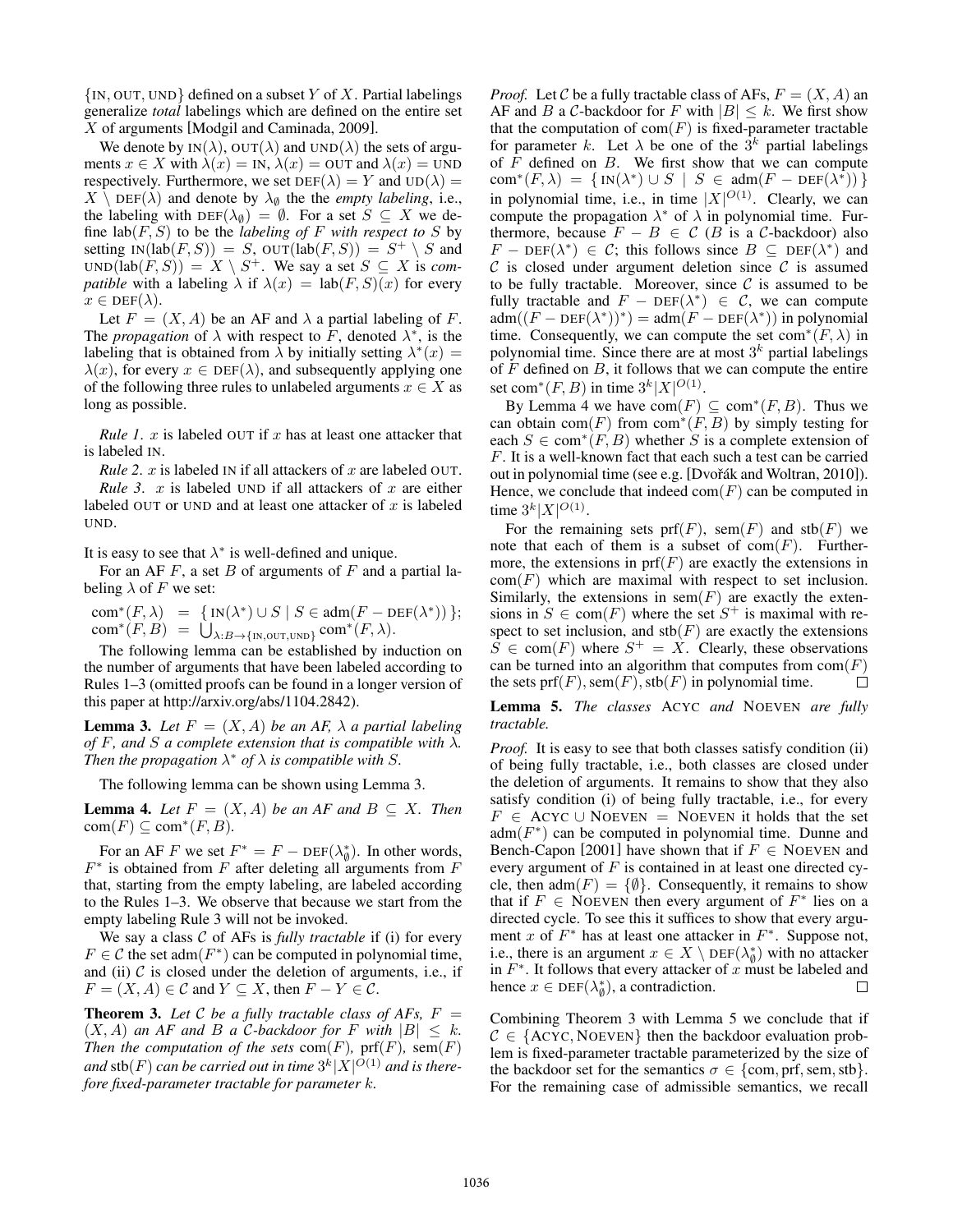from Table 1 that  $SA<sub>adm</sub>$  is trivial. Furthermore, we observe that every admissible extension is contained in some complete extension, and every complete extension is also admissible. We conclude that an argument is credulously accepted with respect to the admissible semantics if and only if the argument is credulously accepted with respect to complete semantics. Hence, we have shown that backdoor evaluation is also fixed-parameter tractable with respect to admissible semantics. Together with Lemma 2 and Lemma 1 this establishes our main results Theorem 1 and Theorem 2 of this section.

| λ              |            | $\lambda^*$ |            | $IN(\lambda^*) \in$ |                 |         |
|----------------|------------|-------------|------------|---------------------|-----------------|---------|
| $\overline{2}$ | 4          |             | 3          | 5                   | $IN(\lambda^*)$ | com(F)? |
| IN             | IN         | OUT         | OUT        | OUT                 | $\{2,4\}$       | no      |
| IN             | OUT        | OUT         | OUT        | OUT                 | {2}             | no      |
| IN             | <b>UND</b> | OUT         | OUT        | OUT                 | 2)              | no      |
| OUT            | IN         | OUT         | OUT        | IN                  | 4,5             | no      |
| OUT            | OUT        | IN          | IN         | IN                  | $\{1, 3, 5\}$   | yes     |
| OUT            | UND        | <b>UND</b>  | <b>UND</b> | IN                  | (5)             | no      |
| <b>UND</b>     | IN         | OUT         | OUT        | <b>UND</b>          | $4\}$           | no      |
| <b>UND</b>     | OUT        | <b>UND</b>  | <b>UND</b> | <b>UND</b>          | Ø               | yes     |
| <b>UND</b>     | <b>UND</b> | <b>UND</b>  | <b>UND</b> | <b>UND</b>          | Ø               | yes     |

Table 2: Calculation of all complete extensions for the AF F of Example 1 using the ACYC-backdoor  $\{2, 4\}$ .

*Example* 3*.* Consider again the AF F from Example 1. We have observed above that  $F$  has an ACYC-backdoor  $B$  consisting of the arguments 2 and 4. We now show how to use the backdoor  $B$  to compute all complete extensions of  $F$  using the procedure given in Theorem 3. Table 2 shows the propagations for all partial labelings of  $F$  defined on  $B$  together with the set IN( $\lambda^*$ ) and for every  $\lambda$  it is indicated whether the set IN( $\lambda^*$ ) is a complete extension of F. Because  $F - B$ is acyclic it follows that  $\text{adm}(F - \text{DEF}(\lambda^*)) = \{\emptyset\}$  (see the proof of Lemma 5) and hence  $com^*(F, \lambda) = \{IN(\lambda^*)\}$ . It is now easy to compute  $com^*(F, B)$  as the union of all the sets IN( $\lambda^*$ ) given in Table 2. Furthermore, using the rightmost column of Table 2 we conclude that  $com(F) = \{\emptyset, \{1, 3, 5\}\}\,$ which is in full correspondence to our original observation in Example 2. П

#### 4 Hardness Results

The hardness results for  $CA_{\sigma}$  and  $SA_{\sigma}$  are not completely symmetric since for  $\sigma \in \{\text{adm}, \text{com}\}\$  the former problem is NP-complete, the latter is solvable in polynomial time (recall Table 1).

**Theorem 4.** *(1) The problem*  $CA_{\sigma}$  *is* NP-hard for AFs F with  $dist_{\text{BIP}}(F)=1$  *and*  $\sigma \in \{\text{adm}, \text{com}, \text{prf}, \text{sem}, \text{stb}\}.$  (2) The *problem*  $SA_{\sigma}$  *is* coNP-hard for AFs F with dist<sub>BIP</sub>(F) = 1 *and*  $\sigma \in \{ \text{prf, sem, stb} \}.$ 

Proof. (Sketch.) The hardness results follow by reductions from Monotone 3-Satisfiability [Garey and Johnson, 1979] and its complement, similar to reductions used by Dunne [2007]. Because of space restrictions we omit details and only illustrate the constructions in Fig. 3. П

**Theorem 5.** *(1) The problem*  $CA_{\sigma}$  *is* NP-hard for AFs F with  $dist_{\text{SYM}}(F)=1$  *and*  $\sigma \in \{adm, com, prf, sem, stb\}.$  (2) *The* 



Figure 3: Illustrations for the reductions in the proof of Theorem 4, showing instances  $(F, \varphi)$  and  $(F', \varphi')$  for the problems  $CA_{\sigma}$  and SA<sub> $\sigma$ </sub>, respectively, obtained from the monotone 3-CNF formula  $\varphi =$  $C_1 \wedge \overline{C}_1$  with  $C_1 = x_1 \vee x_2 \vee x_3$  and  $\overline{C}_1 = \neg x_1 \vee \neg x_2 \vee \neg x_3$ . The set  $\{\varphi\}$  is a BIP-backdoor for F and F'.

*problem*  $SA_{\sigma}$  *is* coNP-*hard for AFs F with* dist<sub>SYM</sub> $(F)=1$ *and*  $\sigma \in \{ \text{prf}, \text{sem}, \text{stb} \}.$ 

*Proof.* (Sketch.) We use a reduction from 3-Satisfiability [Garey and Johnson, 1979] and its complementary problem, similar to reductions used by Dimopoulos and Torres [1996]. We illustrate the reductions in Fig. 4. П



Figure 4: Illustrations for the reductions in proof of Theorem 5.  $(F, \varphi)$  and  $(F', \varphi')$  are instances of  $CA_{\sigma}$  and  $SA_{\sigma}$ , respectively, obtained from the 3-CNF formula  $\varphi = C_1 \wedge C_2 \wedge C_3$  with  $C_1 =$  $x_1 \vee x_2 \vee x_3, C_2 = \neg x_1 \vee x_2 \vee \neg x_3$  and  $C_3 = \neg x_1 \vee \neg x_2 \vee \neg x_3$ . The set  $\{\varphi\}$  is a SYM-backdoor for F and F'.

# 5 Comparison with other Parameters

In this section we compare our new structural parameters  $dist_{ACYC}$  and  $dist_{NoEVEN}$  to the parameters treewidth and clique-width that have been introduced to the field of abstract argumentation by Dunne [2007] and Dvořák *et al.* [2010], respectively. Due to space requirements we cannot give the definitions of these parameters and must refer the reader to the above references. The following two propositions show that treewidth and clique-width are both incomparable to our distance parameters.

Proposition 2. *There are acyclic and noeven AFs that have arbitrarily high treewidth and clique-width.*

*Proof.* Consider any symmetric AF F of high treewidth or clique-width together with an arbitrary but fixed ordering < of the arguments of  $F$ . By deleting all attacks from an argument x to an argument y with  $y < x$  we obtain an acyclic AF  $F'$  whose treewidth and clique-width is at least as high as the treewidth and clique-width of F, but dist<sub>NOEVEN</sub> $(F)$  =  $dist_{ACYC}(F)=0.$  $\Box$ 

Proposition 3. *There are AFs with bounded treewidth and clique-width where* dist<sub>NOEVEN</sub> *and* dist<sub>ACYC</sub> *are arbitrarily high.*